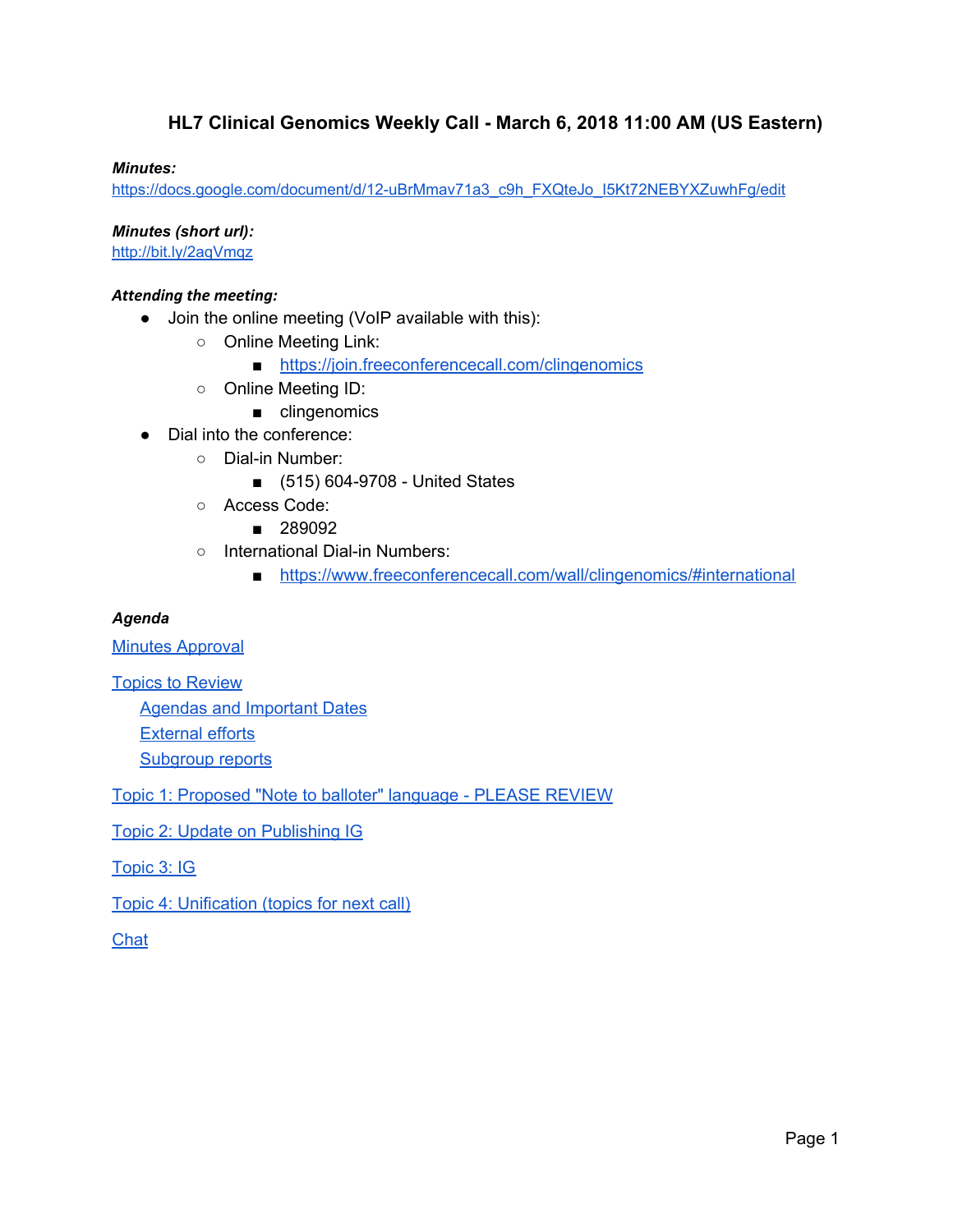#### *Attendees (Presiding Chair: Kevin Power)*

- 1. Bob Milius NMDP/CIBMTR [bmilius@nmdp.org](mailto:bmilius@nmdp.org)
- 2. Bob Freimuth Mayo Clinic freimuth.robert@mayo.edu
- 3. Deepak Sharma Mayo Clinic sharma.deepak2@mayo.edu
- 4. Shennon Lu NLM [shennon.lu@nih.gov](mailto:shennon.lu@nih.gov)
- 5. Clem McDonald NLM [clemmcdonald@mail.nih.gov](mailto:clemmcdonald@mail.nih.gov)
- 6. Dorina Bratfalena [CDISC-dbratfalean.external@cdisc.org](mailto:CDISC-dbratfalean.external@cdisc.org)
- 7. Kevin Ehlers BloodCenter of Wisconsin [kevin.ehlers@bcw.edu](mailto:kevin.ehlers@bcw.edu)
- 8. Xin Liu BCH [xinliu215@gmail.com](mailto:xinliu215@gmail.com)
- 9. Lloyd McKenzie Gevity Imckenzie@gevityinc.com
- 10. Amnon Shabo (Shvo) Philips [amnon.shabo@philips.com](mailto:amnon.shabo@philips.com)
- 11. David Poloway BCH [dwpoloway@gmail.com](mailto:dwpoloway@gmail.com)
- 12. Alex Mankovich Philips [alex.mankovich@philips.com](mailto:alex.mankovich@philips.com)
- 13. JD Nolen Children's Mercy Hospital jdlnolen@gmail.com
- 14. Lei Liu XMU [liulei6696@gmail.com](mailto:liulei6696@gmail.com)
- 15. Julian Sass Niederrhein University [julian.sass@hs-niederrhein.de](mailto:julian.sass@hs-niederrhein.de)
- 16. Bret Heale Intermountain Healthcare [bheale@gmail.com](mailto:bheale@gmail.com)
- 17. Scott Robertson Kaiser Permanente [scott.m.robertson@kp.org](mailto:scott.m.robertson@kp.org)
- 18. Elizabeth Newton Kaiser Permanente [elizabeth.higgs.newton@kp.org](mailto:elizabeth.higgs.newton@kp.org)
- 19. Amnon Ptashek Edico Genome [genptashek@gmail.com](mailto:genptashek@gmail.com)
- 20. Joel Schneider CIBMTR / NMDP [jschneid@nmdp.org](mailto:jschneid@nmdp.org)

21.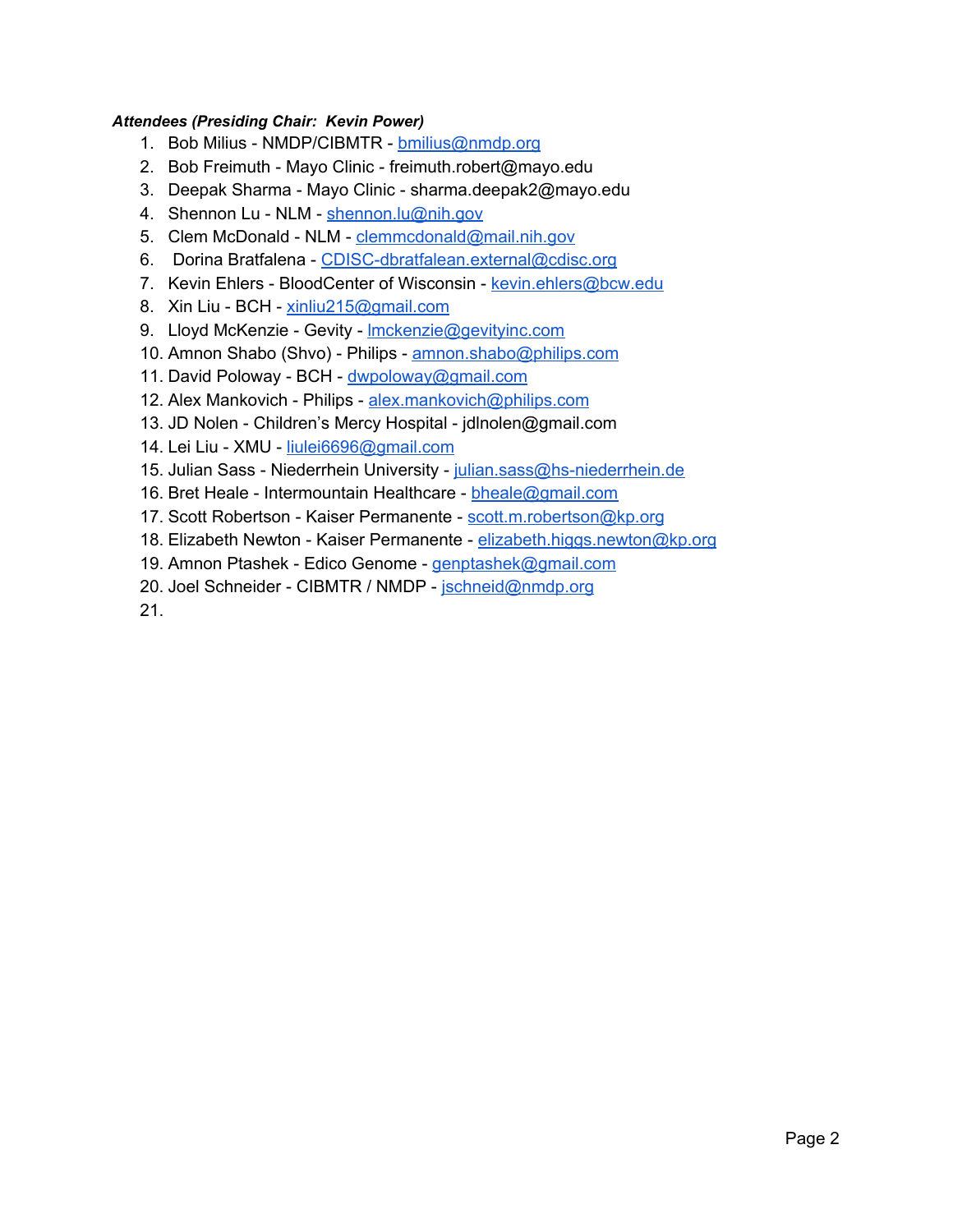# <span id="page-2-0"></span>Minutes Approval

- $\bullet$  Feb 27
	- [http://wiki.hl7.org/index.php?title=File:HL7\\_CG\\_20180227.pdf](http://wiki.hl7.org/index.php?title=File:HL7_CG_20180227.pdf)
	- motion/2nd to accept minutes David/Lloyd
	- discussion -
	- Abstain / Nay / Yea:
		- $0 / 0 / 12$
	- result Passes

## <span id="page-2-1"></span>Topics to Review

### <span id="page-2-2"></span>Agendas and Important Dates

| <b>Date</b> | Co-Chair | Agenda                                                                                                                                             | <b>Important Dates</b>                                                                 |
|-------------|----------|----------------------------------------------------------------------------------------------------------------------------------------------------|----------------------------------------------------------------------------------------|
| 6-Feb       | Kevin    | <b>WGM Review</b><br>Unification                                                                                                                   |                                                                                        |
| 13-Feb      | Bob M    | Unification                                                                                                                                        | Inform FMG of NIB: Feb 14 - done<br><b>HL7 Genomics Conference: Feb 20 -</b><br>Feb 21 |
| $20$ -Feb   | Kevin    | Unification                                                                                                                                        | Connectathon proposals to FMG: Feb 21<br>NIB submission deadline: Feb 25 - done        |
| 27-Feb      | Bob F    | Unification                                                                                                                                        |                                                                                        |
| 6-Mar       | Kevin    | FHIR connectathon proposal<br>Note for Sequence resource<br>CG FHIR PSS update<br>Unification                                                      |                                                                                        |
| 13-Mar      | Bob M    | Vote on:<br>https://docs.google.com/document/<br>d/1gMJnjv7BNtnU8GIcEu7mchyga<br>AsJal5O1BMSY8ZOlFs/edit#headin<br>g=h.uonrk9s9aill<br>Unification |                                                                                        |
| 20-Mar      | Kevin    |                                                                                                                                                    |                                                                                        |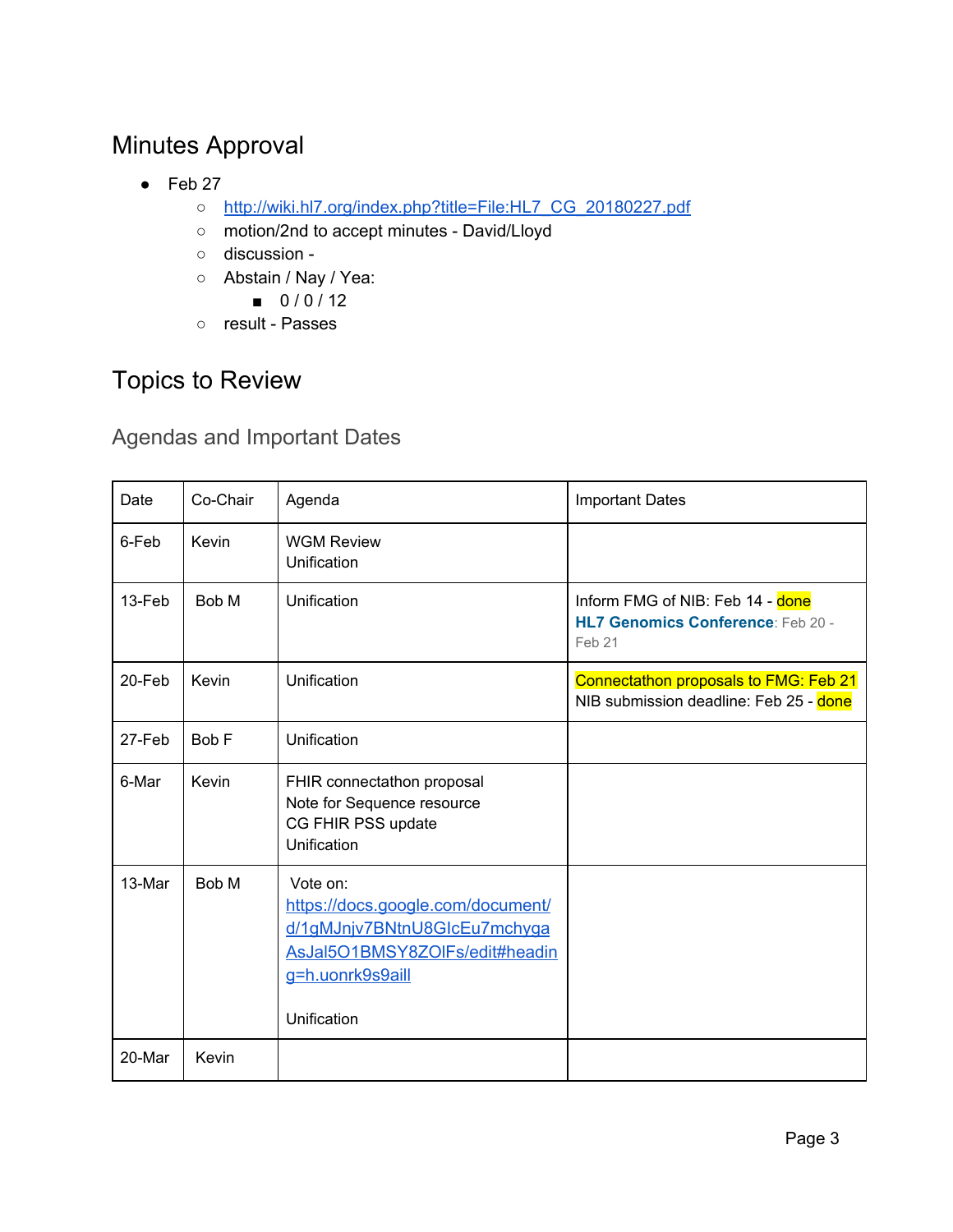| 27-Mar                                                                                                           |       |  | FHIR Final Content Freeze: April 1 |  |  |
|------------------------------------------------------------------------------------------------------------------|-------|--|------------------------------------|--|--|
| 3-Apr                                                                                                            | Bob M |  | May 2018 Ballot opens: April 6     |  |  |
| 10-Apr                                                                                                           |       |  |                                    |  |  |
| 17-Apr                                                                                                           |       |  |                                    |  |  |
| 24-Apr                                                                                                           | Bob M |  |                                    |  |  |
| 1-May                                                                                                            |       |  | May 2018 Ballot closes: May 7      |  |  |
| 8-May                                                                                                            |       |  |                                    |  |  |
| <b>May 2018 HL7 Working Group Meeting</b><br>May 12, 2018 to May 18, 2018 - Maritim Hotel Köln, Cologne, Germany |       |  |                                    |  |  |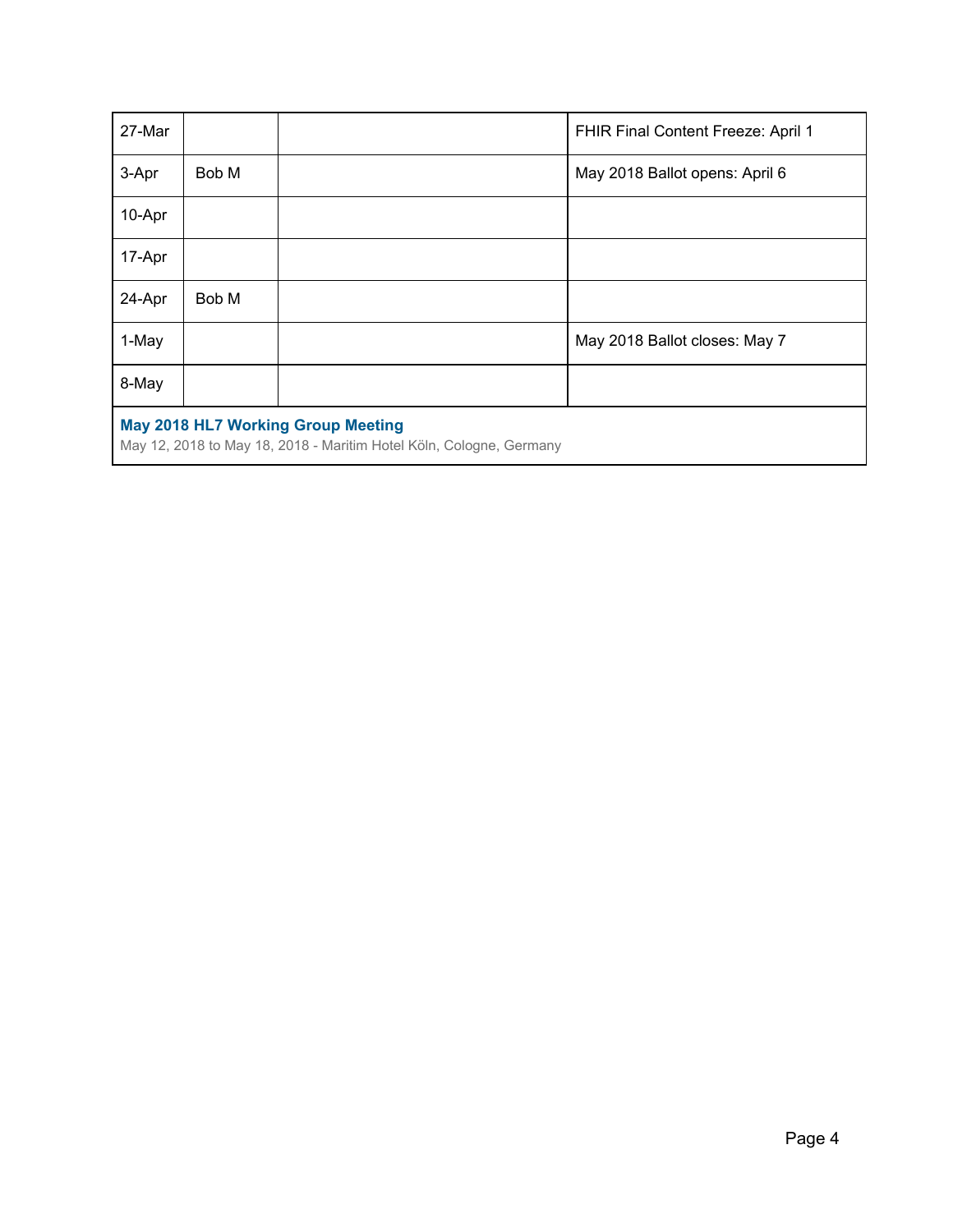### <span id="page-4-0"></span>External efforts

- GA4GH Genomic Knowledge Standards (GKS) (leads: Bob Freimuth, Andy Yates)
	- Beginning discussions about "equivalence" (various definitions and types thereof) and starting to model structural variants.
- National Academies (Grant Wood, JD Nolen) ○
- ClinGen/ClinVar (Larry Babb, Bob Freimuth)
	- $\cap$
- Variant Modelling Collaboration (VMC)
	- Continuing to work on VMC 0.2, meeting less frequently as GKS picks up so moving a bit slower than previously
- CDISC PGx  $\Omega$
- ONC Sync for Genes
	- Pilot sites have been selected by ONC/NIH. Announcement is being prepared. Further information will be available after the official announcement.

### <span id="page-4-1"></span>Subgroup reports

- IM (Bob F)
	- Modeling Sequence and SequenceRepresentation. Draft model for Location (coordinate-based, approximate, and cytogenetic). Will continue to refine the semantics of the draft models as we work toward a model for Variant, following the lead of the VMC. Anticipate sharing the draft model with the full CG work group within 2-3 weeks, but our minutes are available at any time.
	- IM group will NOT meet next week due to the AMIA summit
	- [https://docs.google.com/document/d/1azKiQdhAQKuHhxAznEp8141FLdFLACIu8MzF2Lx](https://docs.google.com/document/d/1azKiQdhAQKuHhxAznEp8141FLdFLACIu8MzF2LxADxg/edit#) [ADxg/edit#](https://docs.google.com/document/d/1azKiQdhAQKuHhxAznEp8141FLdFLACIu8MzF2LxADxg/edit#)
- FHIR (Gil)
	- o [https://docs.google.com/document/d/1FGCQRtxJKyHhnC1uB\\_t4sJZ9yXbLMGOqPXHPr](https://docs.google.com/document/d/1FGCQRtxJKyHhnC1uB_t4sJZ9yXbLMGOqPXHPr5tSLLQ/edit#heading=h.nts1cfujf9t5) [5tSLLQ/edit#heading=h.nts1cfujf9t5](https://docs.google.com/document/d/1FGCQRtxJKyHhnC1uB_t4sJZ9yXbLMGOqPXHPr5tSLLQ/edit#heading=h.nts1cfujf9t5)

## Topic 0: Propose Connectathon Tracks

Official deadline for Connectathon proposal at May WGM has passed, but we can still submit proposals for consideration.

Kevin P will send out a doodle for counting attendees (Bob F suggests the poll make it clear that it is looking for attendees at the Connectathon, not the WGM in general) (Bob M suggests we get an idea of likely attendance to both WGM and separately Connectathon)

<https://doodle.com/poll/cyadwwiiw9hkvy8r>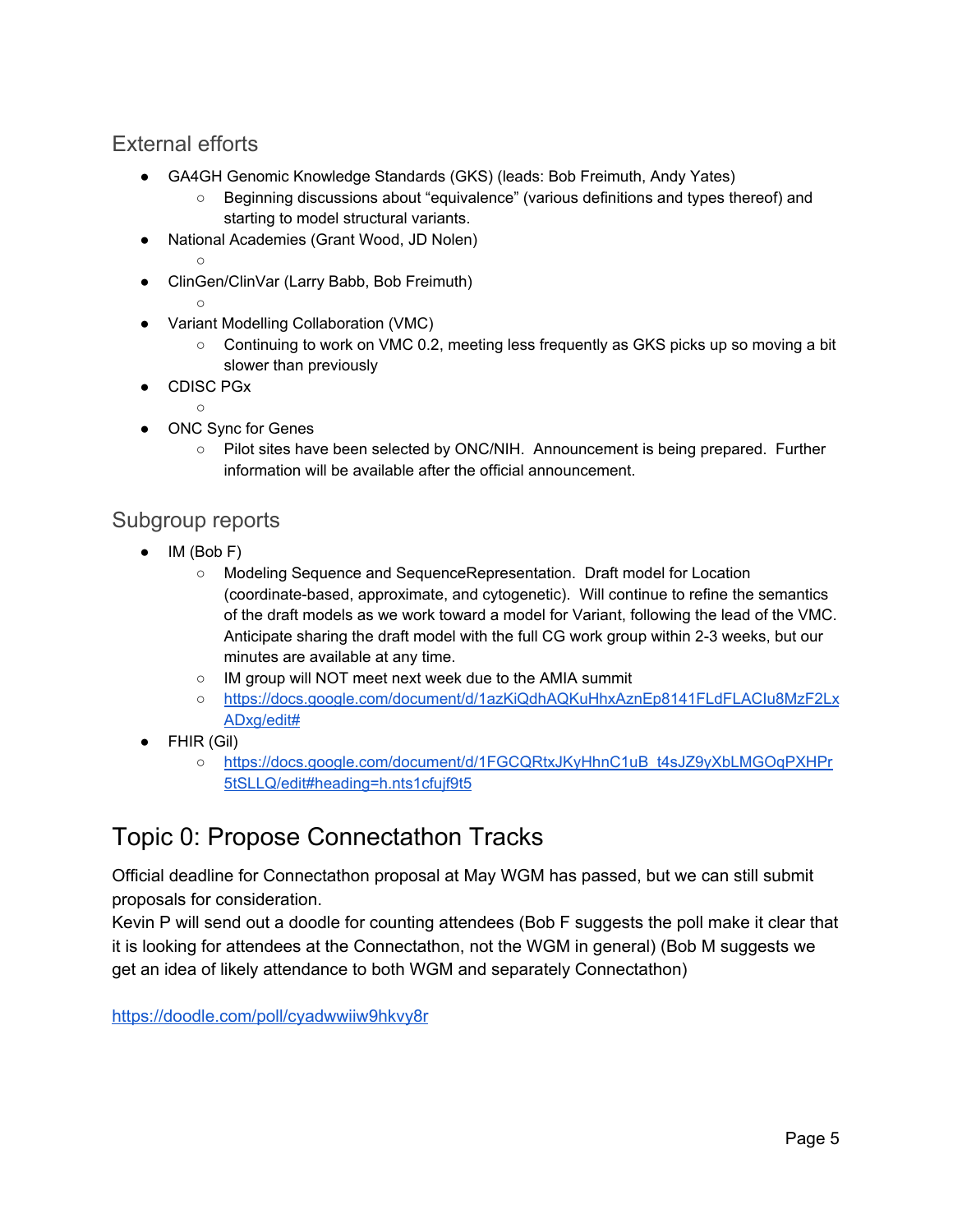# <span id="page-5-0"></span>Topic 1: Proposed "Note to balloter" language - PLEASE REVIEW

From Lloyd:

I'd promised to put together some draft language for the "Note to balloters" that we were going to include on the Sequence resource. I've also created some proposed language for inclusion on the existing "guidance" page and profiles. I've put the language into a Google doc for ease in proposing adjustments to the wording and making comments.

[https://docs.google.com/document/d/1gMJnjv7BNtnU8GIcEu7mchygaAsJal5O1BMSY8ZOlFs](https://na01.safelinks.protection.outlook.com/?url=https%3A%2F%2Fdocs.google.com%2Fdocument%2Fd%2F1gMJnjv7BNtnU8GIcEu7mchygaAsJal5O1BMSY8ZOlFs&data=02%7C01%7CKevin.Power%40cerner.com%7Cdfbfa33999c44dbe35b108d582583162%7Cfbc493a80d244454a815f4ca58e8c09d%7C0%7C0%7C636558237712037949&sdata=LapXGK9qTYokAZHdJiD1ZrDH2pkE3bb%2BkUIZrFHIkkU%3D&reserved=0)

Kevin - Plan to vote on this by next week[.](https://na01.safelinks.protection.outlook.com/?url=https%3A%2F%2Fdocs.google.com%2Fdocument%2Fd%2F1gMJnjv7BNtnU8GIcEu7mchygaAsJal5O1BMSY8ZOlFs&data=02%7C01%7CKevin.Power%40cerner.com%7Cdfbfa33999c44dbe35b108d582583162%7Cfbc493a80d244454a815f4ca58e8c09d%7C0%7C0%7C636558237712037949&sdata=LapXGK9qTYokAZHdJiD1ZrDH2pkE3bb%2BkUIZrFHIkkU%3D&reserved=0)

## <span id="page-5-1"></span>Topic 2: Update on Publishing IG

From Bob M: CG'ers,

In order to ballot the unified FHIR genomics implementation guide in May, we need to have a Project Scope Statement that refers to it. We indicated in our Notice of Intent to Ballot (NIB) to refer to PSS 1217 (the one we use for the basis of all of our FHIR work). However, we were notified by the TSC that this PSS does not mention Implementation Guides as possible artifacts and we will need to create a new PSS to cover it. But given the timeline, and the fact that this IG is based on core profiles, and was recommended to be put into an IG by the FMG, they will accept for now the current PSS if we simply the update 1217 to include Implementation Guides. That's what I did, and have it attached. Changes are highlighted. They include:

- added implementation guide as a possible artifact in the scope,

- checked Implementation Guide in Intent,

- checked DSTU to Normative under ballot type.

Please take a look. We plan on voting on this update on Tuesday's call. There are a number of other things we should update as well later, but these changes are all we proposing right now to keep it simple and to allow the IG ballot to happen.

Later, we will develop a separate PSS specifically for the IG for the September ballot, if still needed.

----

The HL7 Project Management Office looked at the updated PSS we're proposing (and that we're voting on tomorrow), and suggested some minor additions to the timelines.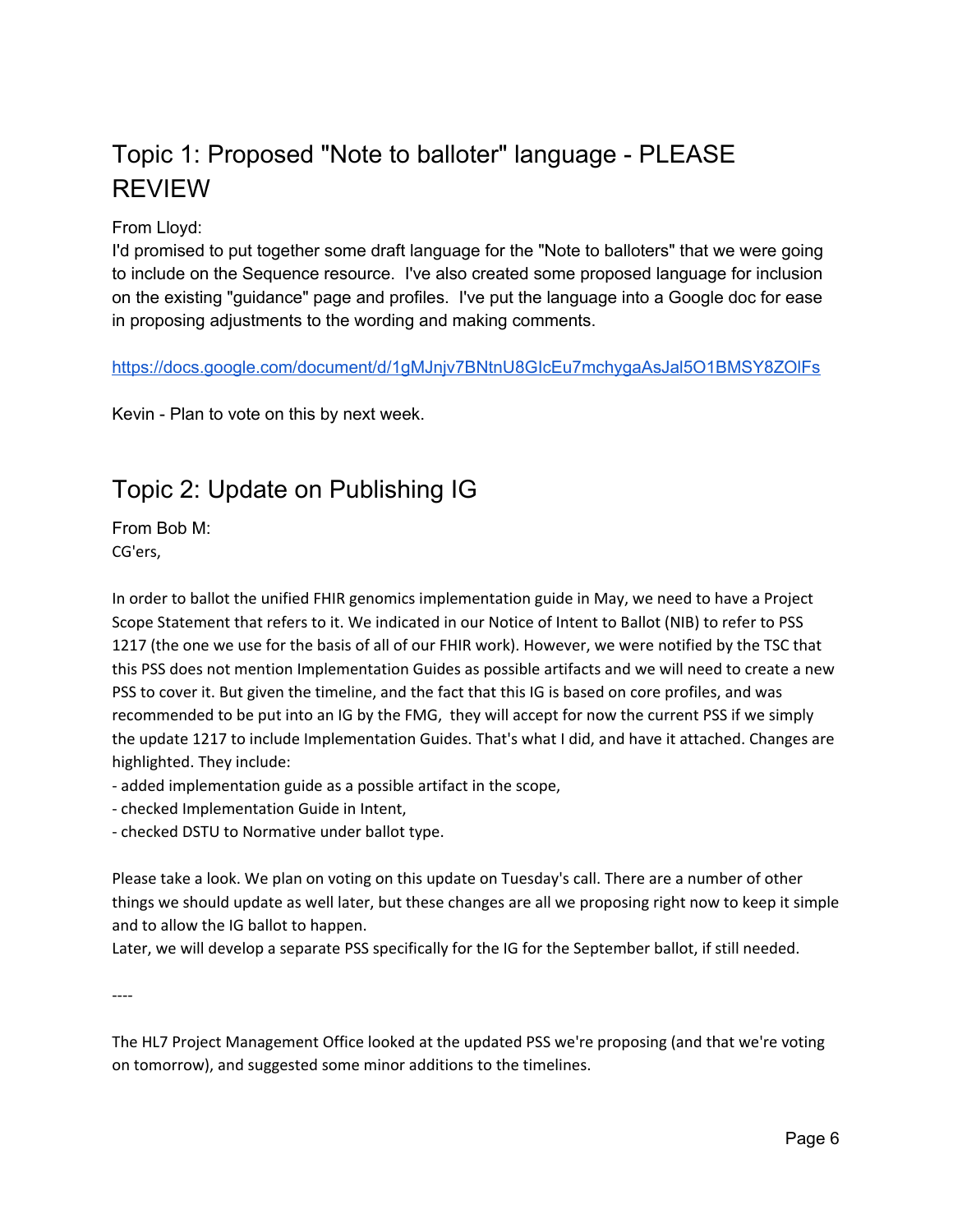| Mark CG FHIR Profiles in FHIR core as deprecated                                   | <b>May 2018</b>  |
|------------------------------------------------------------------------------------|------------------|
| <b>STU Ballot of FHIR IG</b>                                                       | <b>May 2018</b>  |
| Pull CG IG profiles out of FHIR Core (per FMG guidance)                            | Sep 2018         |
| STU Ballot of FHIR IG, based on reconciliation of comments from<br>May 2018 ballot | <b>Sept 2018</b> |
| Reconcile and publish FHIR IG STU                                                  | <b>Dec 2018</b>  |

I'm attaching the update version here.

It's also available on the CG documents page:

[http://www.hl7.org/documentcenter/public/wg/clingenomics/docs/2018MAR\\_PSS\\_ClinGenomics\\_CGF](https://na01.safelinks.protection.outlook.com/?url=http%3A%2F%2Fwww.hl7.org%2Fdocumentcenter%2Fpublic%2Fwg%2Fclingenomics%2Fdocs%2F2018MAR_PSS_ClinGenomics_CGFHIR_3.docx&data=02%7C01%7CKevin.Power%40cerner.com%7Cef255207dadd4d45e0f908d582dc7489%7Cfbc493a80d244454a815f4ca58e8c09d%7C0%7C1%7C636558806060822483&sdata=ZjK4Ss4eCamoAZtaxhf4dmMFEeCoFKb7Q7pQZxlR%2FAQ%3D&reserved=0) [HIR\\_3.docx](https://na01.safelinks.protection.outlook.com/?url=http%3A%2F%2Fwww.hl7.org%2Fdocumentcenter%2Fpublic%2Fwg%2Fclingenomics%2Fdocs%2F2018MAR_PSS_ClinGenomics_CGFHIR_3.docx&data=02%7C01%7CKevin.Power%40cerner.com%7Cef255207dadd4d45e0f908d582dc7489%7Cfbc493a80d244454a815f4ca58e8c09d%7C0%7C1%7C636558806060822483&sdata=ZjK4Ss4eCamoAZtaxhf4dmMFEeCoFKb7Q7pQZxlR%2FAQ%3D&reserved=0)

**Motion: Accept the PSS Move/Second: Bob M/Clem Discussion: None Vote: Abstain (0) / Nay (0) / Yea (18) Motion Passes.**

## <span id="page-6-0"></span>Topic 3: IG

Current draft: <http://build.fhir.org/ig/HL7/genomics-unified/index.html>

For questions on the documentation portions, let try to ask those via email or chat.fhir.org for now.

### *o Higher priority*

*▪ Genetic Interpretation (subclasses of)*

*▪ Genetic Impact (subclasses of)*

Chat for discussing Impact:

<https://chat.fhir.org/#narrow/stream/genomics/subject/Genetic.20Impact>

General consensus: Continue with current model while looking towards working with CDS WG as they define a new 'knowledge' set of resources.

- *o High priority*
	- *▪ Described Variant*
	- *▪ Sequence*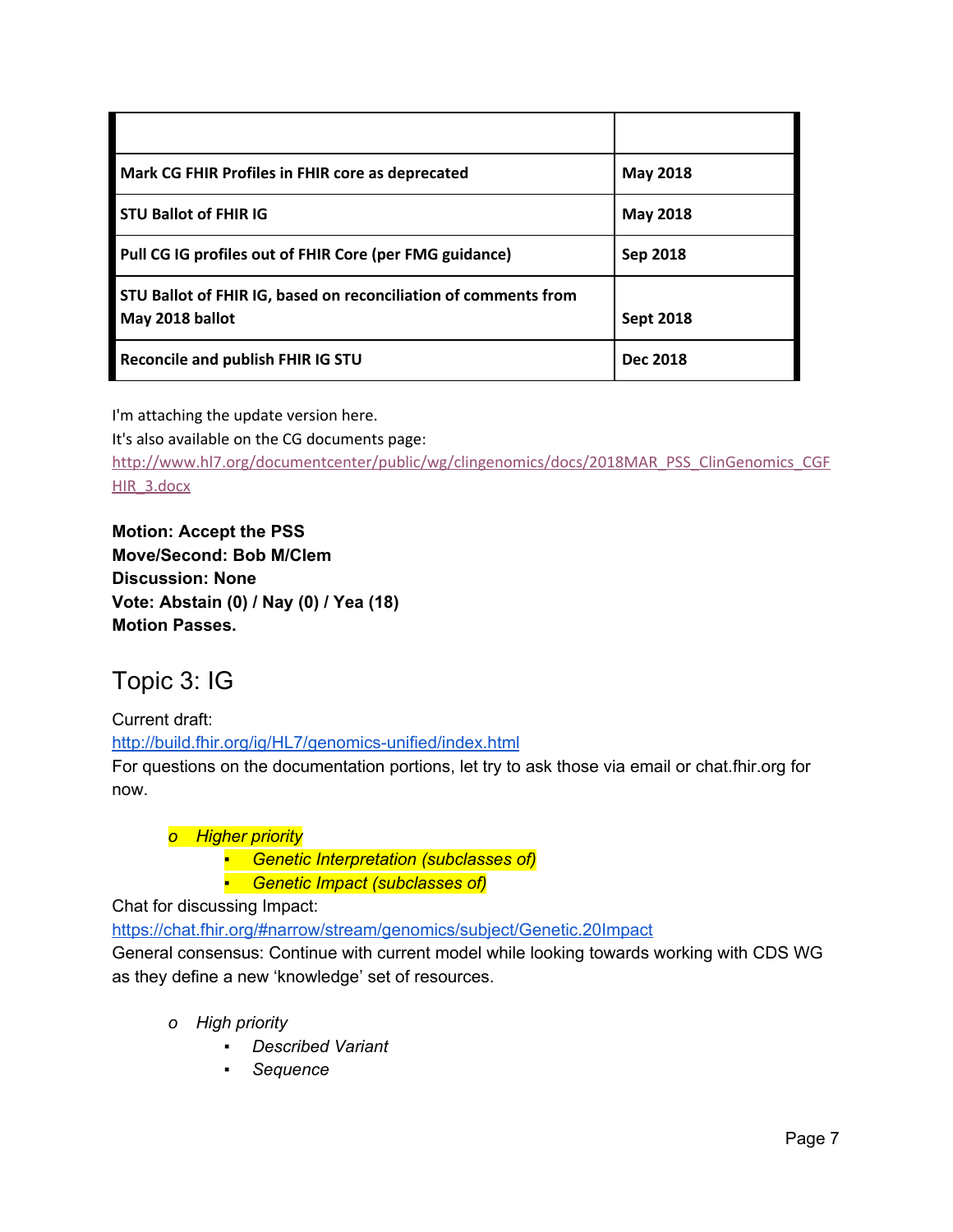Described Variant (DV):

- Items in DV and Sequence (arrCGH, copy number, outer/inner start/stop)
	- $\circ$  In DV they are patient specific, in Sequence they would be definitional so keep in both.
	- Should add this as a component to DV:
		- <http://hl7.org/fhir/sequence-definitions.html#Sequence.coordinateSystem>
- Would one use DV when describing a gene sequence (or exon) to express things that are in phase?
	- Seems more like Haplotype or perhaps ComplexVariant
	- Will need to evaluate if they need to carry phase information
- Can dbSNP-ID be another variation-code?
	- dbSNP does not identify a specific variation, so most are uncomfortable.
	- Clem will share further details about the LRI details and corresponding LOINC codes

## <span id="page-7-0"></span>Topic 4: Unification (topics for next call)

- Start discussing the profiles in order from the WGM:
	- *o Really High Priority (I mean it)*
		- *▪ (Genetics) DiagnosticReport*
		- *▪ Specimen Source*
		- *▪ Genetic Observation Common Properties*
		- *▪ Computable Genetic Assertion*
		- *▪ Haplotype*
		- *▪ Genotype*
		- *▪ Overall Variant*
	- *o Higher priority*
		- *▪ Genetic Interpretation (subclasses of)*
		- *▪ Genetic Impact (subclasses of)*
	- *o High priority*
		- *▪ Described Variant*
		- *▪ Sequence*
	- *o Medium priority*
		- *▪ General Recommendation*
		- *▪ Medication Usage Implications*
	- *o Low priority*
		- *▪ Current Medication*
		- *▪ Order for Genetic Test*
		- *▪ Descriptive Genetic Assertion (incl subclasses)*
		- *▪ Complex Variant*
		- *▪ Copy Number Change*
		- *▪ Microarray Platform*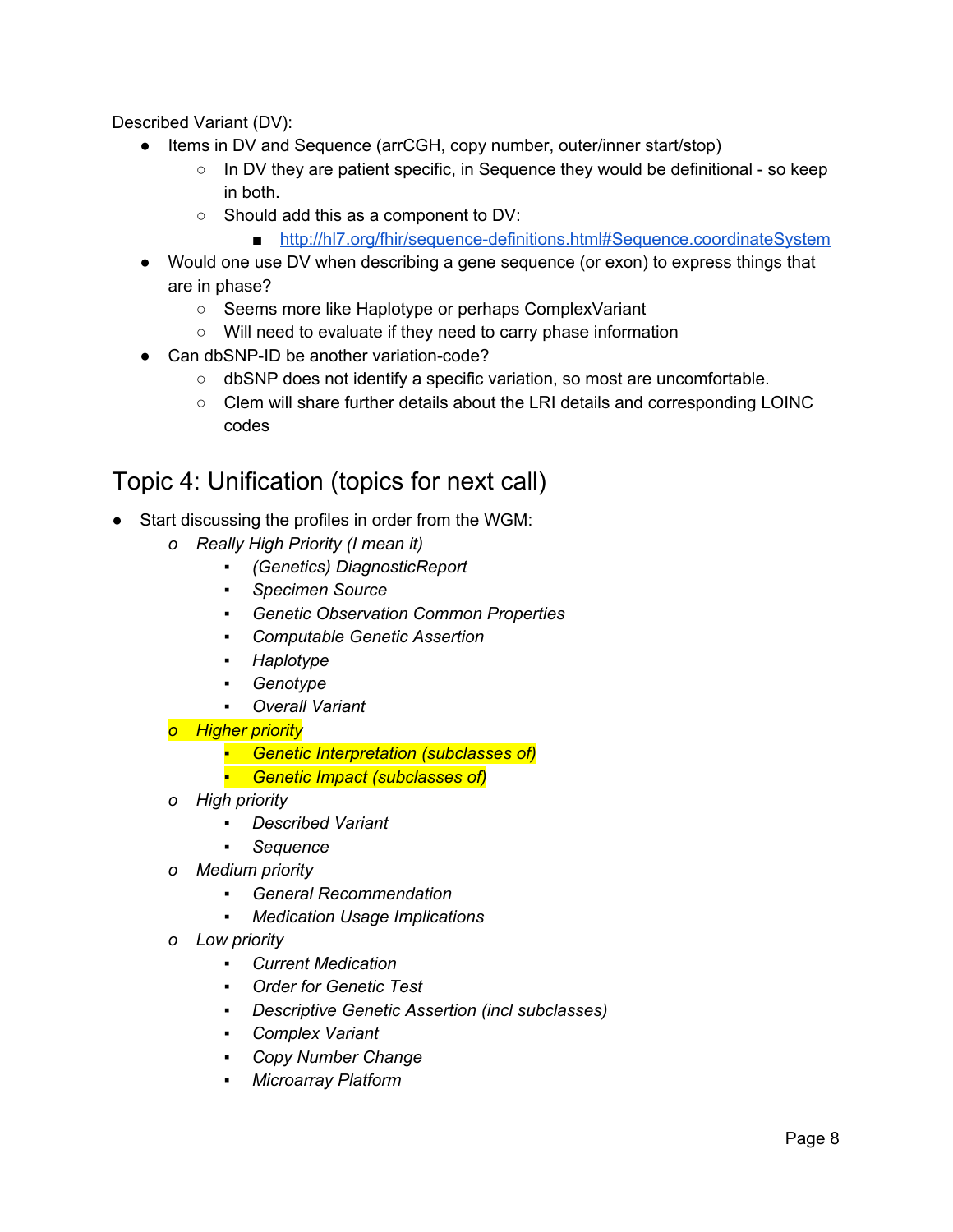<span id="page-8-0"></span>Chat